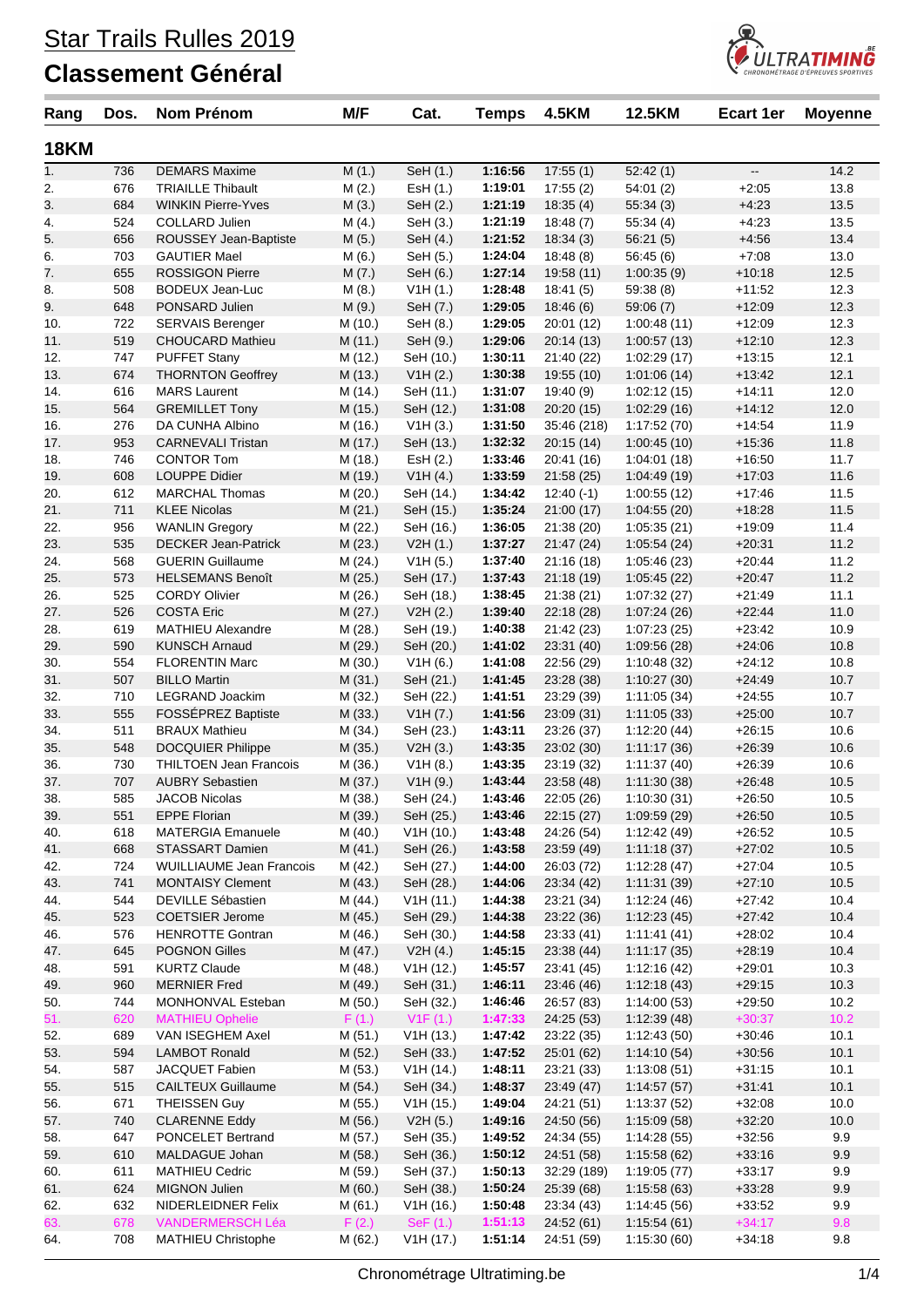

| Rang         | Dos.       | Nom Prénom                                           | M/F                  | Cat.                   | <b>Temps</b>       | <b>4.5KM</b>               | 12.5KM                        | <b>Ecart 1er</b>     | <b>Moyenne</b> |
|--------------|------------|------------------------------------------------------|----------------------|------------------------|--------------------|----------------------------|-------------------------------|----------------------|----------------|
| 65.          | 583        | <b>ISERENTANT Francois</b>                           | M (63.)              | SeH (39.)              | 1:51:38            | 26:20 (75)                 | 1:17:12(65)                   | $+34:42$             | 9.8            |
| 66.          | 961        | ZLOTOROWIEZ Stephane                                 | M (64.)              | V1H(18.)               | 1:52:03            | 25:59 (71)                 | 1:18:15(72)                   | $+35:07$             | 9.7            |
| 67.          | 621        | <b>MCGRATH Shaun</b>                                 | M (65.)              | V1H(19.)               | 1:52:16            | 26:52 (81)                 | 1:17:44(68)                   | $+35:20$             | 9.7            |
| 68.          | 586        | JACOB Sylvain                                        | M (66.)              | V1H (20.)              | 1:52:22            | 24:25 (52)                 | 1:17:13(66)                   | $+35:26$             | 9.7            |
| 69.          | 664        | SCHWARTZ Jérémy                                      | M (67.)              | SeH (40.)              | 1:52:42            | 24:51 (57)                 | 1:17:20(67)                   | $+35:46$             | 9.7            |
| 70.<br>71.   | 545<br>598 | <b>DEVILLET Stephane</b><br><b>LEBAILLY Francois</b> | M(68.)<br>M (69.)    | V1H (21.)<br>SeH (41.) | 1:53:34<br>1:53:47 | 24:07 (50)<br>24:52 (60)   | 1:15:17 (59)<br>1:16:08(64)   | $+36:38$<br>$+36:51$ | 9.6<br>9.6     |
| 72.          | 540        | <b>DENY Florence</b>                                 | F(3.)                | V1F(2.)                | 1:54:00            | 25:05 (65)                 | 1:17:51(69)                   | $+37:04$             | 9.6            |
| 73.          | 578        | <b>HINQUE Arnaud</b>                                 | M (70.)              | SeH (42.)              | 1:54:43            | 25:34 (67)                 | 1:18:06(71)                   | $+37:47$             | 9.5            |
| 74.          | 536        | <b>DEGAND Eric</b>                                   | M (71.)              | V2H(6.)                | 1:56:12            | 27:17 (87)                 | 1:18:16(73)                   | $+39:16$             | 9.4            |
| 75.          | 715        | <b>LALOY Julien</b>                                  | M (72.)              | SeH (43.)              | 1:56:14            | 30:06 (156)                | 1:19:29 (79)                  | $+39:18$             | 9.4            |
| 76.          | 581        | <b>HUBER Franck</b>                                  | M (73.)              | V1H (22.)              | 1:57:10            | 25:02 (63)                 | 1:18:43(76)                   | $+40:14$             | 9.3            |
| 77.          | 681        | WAWRZIPNIACH Julien                                  | M (74.)              | SeH (44.)              | 1:57:29            | 27:51 (91)                 | 1:21:58(91)                   | $+40:33$             | 9.3            |
| 78.          | 954        | DOBROWOLSKI Jean                                     | M (75.)              | SeH (45.)              | 1:57:32            | 26:31 (79)                 | 1:19:18(78)                   | $+40:36$             | 9.3            |
| 79.          | 749        | <b>LOBET Amelie</b>                                  | F(4.)                | SeF(2.)                | 1:57:43            | 25:04(64)                  | 1:18:31(74)                   | $+40:47$             | 9.3            |
| 80.          | 952        | <b>DEKEYSER Alexandre</b><br>POISSONNET Julien       | M (76.)              | V2H (7.)               | 1:57:47            | 28:29 (117)                | 1:21:51(84)                   | $+40:51$             | 9.3            |
| 81.<br>82.   | 646<br>697 | <b>GASPARD Olivier</b>                               | M (77.)<br>M (78.)   | SeH (46.)<br>SeH (47.) | 1:57:57<br>1:58:17 | 29:02 (135)<br>28:36 (123) | 1:23:54 (101)<br>1:22:21 (92) | $+41:01$<br>$+41:21$ | 9.3<br>9.2     |
| 83.          | 565        | <b>GROSS Julien</b>                                  | M (79.)              | SeH (48.)              | 1:58:35            | 26:19 (73)                 | 1:21:53(85)                   | $+41:39$             | 9.2            |
| 84.          | 675        | <b>TRAVAGLIA Matthieu</b>                            | M(80.)               | SeH (49.)              | 1:59:28            | 27:53 (95)                 | 1:23:45 (99)                  | $+42:32$             | 9.1            |
| 85.          | 562        | <b>GREGOIRE Alain</b>                                | M(81.)               | V1H (23.)              | 1:59:29            | 29:41 (147)                | 1:18:34(75)                   | $+42:33$             | 9.1            |
| 86.          | 680        | <b>WANLIN Frank</b>                                  | M (82.)              | V2H(8.)                | 1:59:46            | 27:52 (93)                 | 1:21:56(88)                   | $+42:50$             | 9.1            |
| 87.          | 626        | <b>MINSIER Yves</b>                                  | M (83.)              | V1H (24.)              | 1:59:46            | 27:53 (96)                 | 1:21:56 (89)                  | $+42:50$             | 9.1            |
| 88.          | 688        | <b>BRIQUET David</b>                                 | M (84.)              | V1H (25.)              | 1:59:47            | 25:47 (70)                 | 1:20:41(81)                   | $+42:51$             | 9.1            |
| 89.          | 695        | <b>MILLARD Yannick</b>                               | M (85.)              | V1H (26.)              | 1:59:47            | 27:53 (94)                 | 1:21:55(87)                   | $+42:51$             | 9.1            |
| 90.          | 959        | <b>CRAVATTE Michel</b>                               | M (86.)              | V1H (27.)              | 1:59:54            | 27:08 (86)                 | 1:20:45 (83)                  | $+42:58$             | 9.1            |
| 91.          | 958        | <b>PERL Simon</b><br><b>NEPPER Vivianne</b>          | M (87.)              | SeH (50.)              | 1:59:55            | 27:08 (85)                 | 1:20:45(82)                   | $+42:59$             | 9.1<br>9.1     |
| 92.<br>93.   | 631<br>636 | <b>NOSBUSCH Michel</b>                               | F(5.)<br>M(88.)      | SeF(3.)<br>SeH (51.)   | 2:00:04<br>2:00:05 | 27:22 (88)<br>26:19 (74)   | 1:22:45 (93)<br>1:21:54(86)   | $+43:08$<br>$+43:09$ | 9.1            |
| 94.          | 604        | <b>LEVEILLE Thierry</b>                              | M (89.)              | V2H (9.)               | 2:00:26            | 29:26 (144)                | 1:24:53 (116)                 | $+43:30$             | 9.1            |
| 95.          | 712        | <b>LAMY Stephane</b>                                 | M (90.)              | V2H (10.)              | 2:00:30            | 29:26 (145)                | 1:25:09 (122)                 | $+43:34$             | 9.1            |
| 96.          | 667        | <b>SIMON Christophe</b>                              | M (91.)              | V1H (28.)              | 2:00:41            | 27:51 (90)                 | 1:24:02 (105)                 | $+43:45$             | 9.0            |
| 97.          | 717        | <b>MARTIN Christophe</b>                             | M (92.)              | V1H (29.)              | 2:00:41            | 27:52 (92)                 | 1:24:03 (106)                 | $+43:45$             | 9.0            |
| 98.          | 514        | <b>BRION Stéphane</b>                                | M (93.)              | V1H (30.)              | 2:00:47            | 28:37 (124)                | 1:24:49 (113)                 | $+43:51$             | 9.0            |
| 99.          | 588        | JAMINON Jérôme                                       | M (94.)              | V1H (31.)              | 2:00:48            | 28:36 (122)                | 1:24:49(114)                  | $+43:52$             | 9.0            |
| 100.         | 575        | <b>HENRARD Jean-Charles</b>                          | M (95.)              | SeH (52.)              | 2:00:49            | 27:02 (84)                 | 1:22:46 (94)                  | $+43:53$             | 9.0            |
| 101.         | 965        | <b>LAMBERT Sabrina</b>                               | F(6.)                | SeF(4.)                | 2:00:52            | 28:01 (104)                | 1:23:07(96)                   | $+43:56$             | 9.0            |
| 102.<br>103. | 560<br>716 | <b>GOMREE Jean-Marc</b><br><b>BERNARD Alexandre</b>  | M (96.)<br>M (97.)   | V1H (32.)<br>SeH (53.) | 2:01:04<br>2:01:47 | 26:27 (77)<br>25:28 (66)   | 1:21:56 (90)<br>1:19:59 (80)  | $+44:08$<br>$+44:51$ | 9.0<br>9.0     |
| 104.         | 506        | <b>BERTIC Fabien</b>                                 | M (98.)              | V1H (33.)              | 2:01:59            | 27:59 (102)                | 1:23:55 (102)                 | $+45:03$             | 9.0            |
| 105.         | 691        | PHILIPPE Benoit                                      | M (99.)              | V1H (34.)              | 2:02:00            | 27:59 (103)                | 1:23:56 (103)                 | $+45:04$             | 9.0            |
| 106.         | 728        | <b>NAUTS Benoit</b>                                  | M (100.)             | V1H (35.)              | 2:02:08            | 27:54 (98)                 | 1:23:49 (100)                 | $+45:12$             | 8.9            |
| 107.         | 725        | <b>THOMAS Sebastien</b>                              | M (101.)             | SeH (54.)              | 2:02:22            | 28:23 (112)                | 1:24:36 (110)                 | $+45:26$             | $8.9\,$        |
| 108.         | 745        | <b>BOURS Emmanuel</b>                                | M (102.)             | V2H (11.)              | 2:02:25            | 28:20 (111)                | 1:24:35 (109)                 | $+45.29$             | 8.9            |
| 109.         | 532        | <b>DASNOY Freddy</b>                                 | M (103.)             | V2H (12.)              | 2:02:48            | 27:46 (89)                 | 1:23:57(104)                  | $+45:52$             | 8.9            |
| 110.         | 556        | <b>FRANÇOIS Marilyn</b>                              | F(7.)                | SeF (5.)               | 2:02:51            | 28:03 (105)                | 1:24:39 (112)                 | $+45:55$             | 8.9            |
| 111.         | 534        | <b>DAY Virginie</b>                                  | F(8.)                | SeF (6.)               | 2:03:02            | 28:54 (132)                | 1:25:08(121)                  | $+46:06$             | 8.9            |
| 112.<br>113. | 533<br>546 | DAY Miguel<br>DI PENTIMA Damien                      | M (104.)<br>M (105.) | V2H (13.)<br>SeH (55.) | 2:03:03<br>2:03:17 | 28:55 (133)<br>27:53 (97)  | 1:25:10 (123)<br>1:23:44(98)  | $+46:07$<br>$+46:21$ | 8.9<br>$8.9\,$ |
| 114.         | 599        | LEFEBVRE André                                       | M (106.)             | V2H (14.)              | 2:03:23            | 28:08 (108)                | 1:24:50 (115)                 | $+46:27$             | 8.8            |
| 115.         | 582        | <b>HUBER Nathalie</b>                                | F(9.)                | SeF (7.)               | 2:03:24            | 30:59 (168)                | 1:27:16 (139)                 | $+46:28$             | 8.8            |
| 116.         | 552        | <b>ERARD Patrick</b>                                 | M (107.)             | V3H(1.)                | 2:04:03            | 26:27 (78)                 | 1:23:04(95)                   | $+47:07$             | 8.8            |
| 117.         | 677        | <b>VAN DRIESSCHE Sarah</b>                           | F(10.)               | SeF (8.)               | 2:04:36            | 28:06 (106)                | 1:24:37(111)                  | $+47:40$             | 8.8            |
| 118.         | 639        | PERL Denis                                           | M (108.)             | V3H(2.)                | 2:04:38            | 26:54 (82)                 | 1:24:29 (107)                 | $+47:42$             | $8.8\,$        |
| 119.         | 673        | <b>THIRY Vivien</b>                                  | M (109.)             | SeH (56.)              | 2:04:39            | 28:27 (116)                | 1:25:13(124)                  | $+47:43$             | $8.8\,$        |
| 120.         | 538        | <b>DELFERIER Coralie</b>                             | F(11.)               | SeF (9.)               | 2:04:39            | 32:08 (183)                | 1:27:46 (142)                 | $+47:43$             | 8.8            |
| 121.         | 742        | POSTAL Samuel                                        | M (110.)             | V1H (36.)              | 2:04:42            | 30:39 (166)                | 1:26:37(133)                  | $+47:46$             | $8.8\,$        |
| 122.         | 964        | <b>SAC Myriam</b>                                    | F(12.)               | V2F(1.)                | 2:04:43            | 28:41 (128)                | 1:25:49 (125)                 | $+47:47$             | 8.8            |
| 123.<br>124. | 726<br>509 | <b>GILLARDIN Anthony</b><br><b>BORBOUSE Rémy</b>     | M (111.)<br>M (112.) | V1H (37.)<br>SeH (57.) | 2:04:46<br>2:04:48 | 30:39 (167)<br>28:42 (130) | 1:26:37(134)<br>1:24:53(117)  | $+47:50$<br>$+47:52$ | 8.8<br>8.7     |
| 125.         | 951        | <b>MIEST Lison</b>                                   | M (113.)             | SeH (58.)              | 2:05:13            | 28:42 (129)                | 1:25:50 (126)                 | $+48:17$             | $8.7\,$        |
| 126.         | 501        | ADAM Benoit                                          | M (114.)             | V1H (38.)              | 2:05:22            | 29:23 (141)                | 1:28:54 (150)                 | $+48:26$             | 8.7            |
| 127.         | 737        | <b>BOELEN Laurence</b>                               | F(13.)               | SeF (10.)              | 2:05:22            | 28:17 (110)                | 1:25:00(118)                  | $+48:26$             | 8.7            |
| 128.         | 660        | <b>SCHMIT Jacques</b>                                | M (115.)             | SeH (59.)              | 2:05:22            | 29:24 (142)                | 1:28:50 (149)                 | $+48:26$             | 8.7            |
| 129.         | 709        | <b>GEORGES Caroline</b>                              | F(14.)               | SeF (11.)              | 2:05:24            | 28:32 (120)                | 1:25:02(119)                  | $+48:28$             | 8.7            |
| 130.         | 643        | PIRON Stéphane                                       | M (116.)             | V1H (39.)              | 2:05:43            | 27:56 (101)                | 1:25:05 (120)                 | $+48.47$             | 8.7            |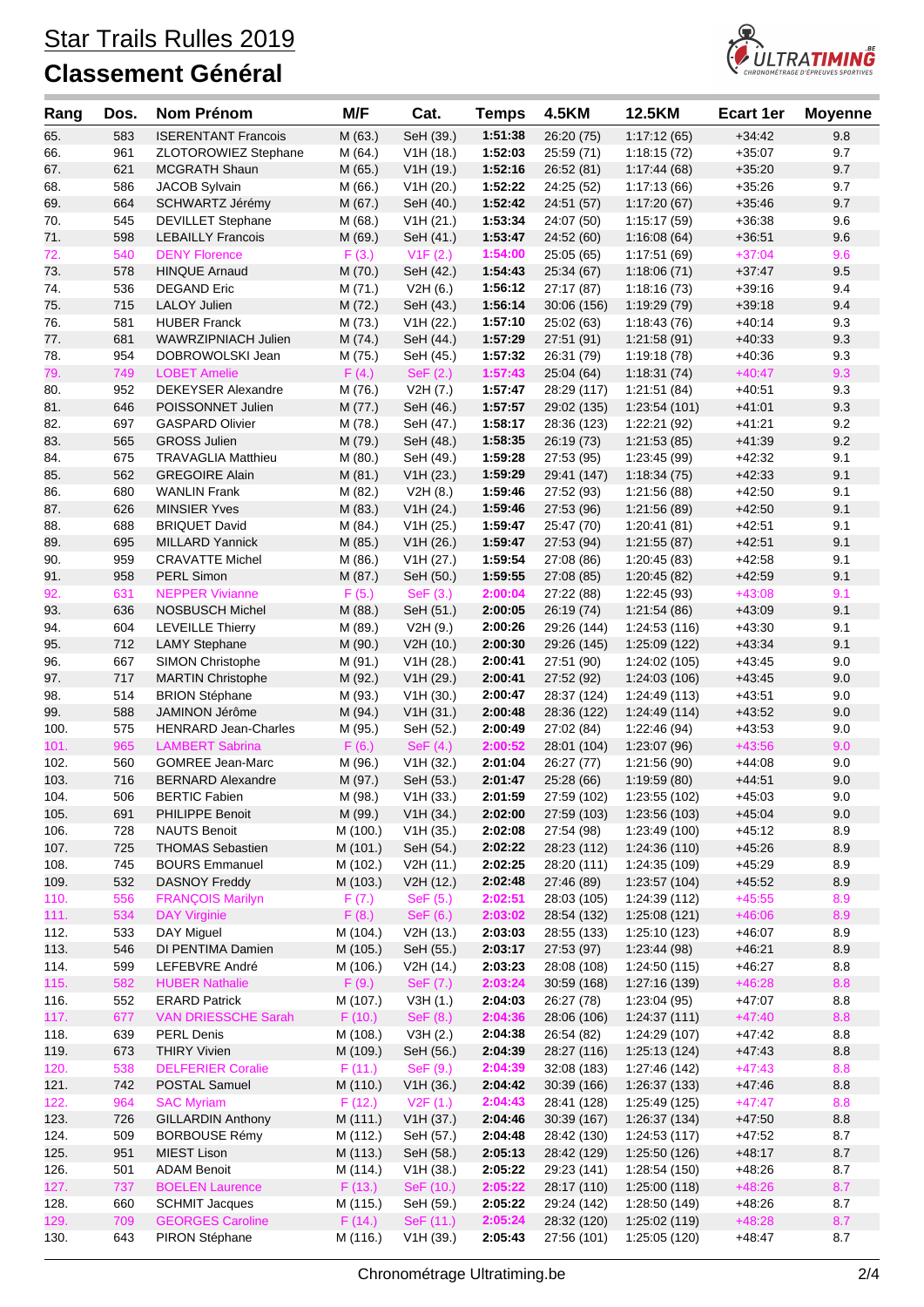

| Rang         | Dos.       | Nom Prénom                                         | M/F                | Cat.                   | <b>Temps</b>       | <b>4.5KM</b>              | 12.5KM                        | <b>Ecart 1er</b>     | <b>Moyenne</b> |
|--------------|------------|----------------------------------------------------|--------------------|------------------------|--------------------|---------------------------|-------------------------------|----------------------|----------------|
| 131.         | 625        | <b>MINET Marc</b>                                  | M (117.)           | V2H (15.)              | 2:06:00            | 28:38 (126)               | 1:26:32(130)                  | $+49:04$             | 8.7            |
| 132.         | 553        | <b>FELTESSE Renaud</b>                             | M (118.)           | SeH (60.)              | 2:06:11            | 27:54 (99)                | 1:24:31 (108)                 | $+49:15$             | 8.7            |
| 133.         | 659        | <b>SCAILLET Severine</b>                           | F(15.)             | V1F(3.)                | 2:06:17            | 28:23 (113)               | 1:26:07 (129)                 | $+49:21$             | 8.6            |
| 134.         | 721        | <b>BARBIAUX Maxime</b>                             | M (119.)           | SeH (61.)              | 2:06:30            | 30:37 (164)               | 1:26:01 (128)                 | $+49.34$             | 8.6            |
| 135.         | 571        | <b>HANCK Fabrice</b>                               | M (120.)           | V2H (16.)              | 2:06:31            | 29:14 (140)               | 1:27:28(140)                  | $+49:35$             | 8.6            |
| 136.         | 692        | <b>DESQUILBET Maximilien</b>                       | M (121.)           | SeH (62.)              | 2:06:46            | 25:39 (69)                | 1:25:54 (127)                 | $+49:50$             | 8.6            |
| 137.         | 733        | <b>SCHODER Simon</b>                               | M (122.)           | SeH (63.)              | 2:06:46            | 28:35 (121)               | 1:26:35(131)                  | $+49:50$             | 8.6            |
| 138.         | 732        | <b>ARNAUD Adrien</b>                               | M (123.)           | SeH (64.)              | 2:06:47            | 28:30 (118)               | 1:26:36 (132)                 | $+49:51$             | 8.6            |
| 139.         | 640        | <b>PERRI LAUNOY Sandrine</b>                       | F(16.)             | SeF (12.)              | 2:06:54            | 29:05 (136)               | 1:28:07(147)                  | $+49:58$             | 8.6            |
| 140.         | 679        | <b>VERITER Renaud</b>                              | M (124.)           | SeH (65.)              | 2:07:38            | 28:07 (107)               | 1:26:38 (135)                 | $+50:42$             | 8.6            |
| 141.         | 743        | <b>SCHMITZ Nadege</b>                              | F(17.)             | SeF (13.)              | 2:07:57            | 28:38 (125)               | 1:28:01 (145)                 | $+51:01$             | 8.5            |
| 142.         | 957        | <b>MAUN Jerome</b>                                 | M (125.)           | SeH (66.)              | 2:08:07            | 29:06 (137)               | 1:27:54 (143)                 | $+51:11$             | 8.5            |
| 143.         | 955        | <b>WENKIN Justine</b>                              | F(18.)             | SeF (14.)              | 2:08:29            | 30:33(163)                | 1:30:36(161)                  | $+51:33$             | 8.5            |
| 144.         | 662        | <b>SCHMITT Michel</b>                              | M (126.)           | V1H (40.)              | 2:08:44            | 29:26 (146)               | 1:26:39 (136)                 | $+51:48$             | 8.5            |
| 145.         | 517        | <b>CALLENS Christophe</b>                          | M (127.)           | SeH (67.)              | 2:09:20            | 27:55 (100)               | 1:27:00 (137)                 | $+52:24$             | 8.4            |
| 146.         | 504        | <b>BARBIER Rémy</b>                                | M (128.)           | SeH (68.)              | 2:09:20            | 26:23 (76)                | 1:23:27(97)                   | $+52:24$             | 8.4            |
| 147.         | 698        | <b>KASIDIS Emmanuel</b>                            | M (129.)           | V1H (41.)              | 2:09:22            | 26:34 (80)                | 1:27:59 (144)                 | $+52:26$             | 8.4            |
| 148.         | 701        | VAN CRAEN Christophe                               | M (130.)           | SeH (69.)              | 2:09:27            | 28:39 (127)               | 1:27:46 (141)                 | $+52:31$             | 8.4            |
| 149.         | 713        | <b>DUSSIER Laetitia</b>                            | F(19.)             | V1F(4.)                | 2:09:43            | 31:00(169)                | 1:29:43 (155)                 | $+52:47$             | 8.4            |
| 150.         | 702        | <b>BERTRAND Marine</b>                             | F(20.)             | SeF (15.)              | 2:09:47            | 29:58 (155)               | 1:28:59 (152)                 | $+52:51$             | 8.4            |
| 151.         | 622        | <b>MEUNIER Marc</b>                                | M (131.)           | V1H (42.)              | 2:09:53            | 32:08 (184)               | 1:28:03(146)                  | $+52:57$             | 8.4            |
| 152.         | 531        | <b>DAMIEN Clément</b>                              | M (132.)           | SeH (70.)              | 2:10:02            | 29:46 (151)               | 1:28:19 (148)                 | $+53:06$             | 8.4            |
| 153.         | 696        | <b>MATTHIEU Lilian</b>                             | F(21.)             | V1F(5.)                | 2:10:11            | 28:56 (134)               | 1:27:01 (138)                 | $+53:15$             | 8.4            |
| 154.         | 572        | <b>HAUPERT Michael</b>                             | M (133.)           | V1H (43.)              | 2:10:31            | 29:24 (143)               | 1:29:00 (153)                 | $+53:35$             | 8.4            |
| 155.         | 658        | <b>SAUGERON Nicolas</b>                            | M (134.)           | SeH (71.)              | 2:11:15            | 28:12 (109)               | 1:28:56 (151)                 | $+54:19$             | 8.3            |
| 156.         | 530        | <b>DAIGMONT Valérie</b>                            | F(22.)             | V1F(6.)                | 2:11:17            | 31:09 (173)               | 1:29:52 (158)                 | $+54:21$             | 8.3            |
| 157.         | 720        | <b>BOUVY Emanuelle</b>                             | M (135.)           | V1H (44.)              | 2:11:54            | 28:26 (114)               | 1:29:51 (157)                 | $+54:58$             | 8.3            |
| 158.         | 690        | MARTELANGE Jean-Marie                              | M (136.)           | V2H (17.)              | 2:11:55            | 28:26 (115)               | 1:29:49 (156)                 | $+54:59$             | 8.3            |
| 159.         | 718        | <b>VAN AUTREVE Laurence</b>                        | F(23.)             | SeF (16.)              | 2:12:30            | 29:44 (150)               | 1:29:57 (159)                 | $+55:34$             | 8.2            |
| 160.         | 704        | <b>DIDIER Laurent</b>                              | M (137.)           | V2H (18.)              | 2:12:56            | 31:55(181)                | 1:31:22 (164)                 | $+56:00$             | 8.2            |
| 161.         | 735        | <b>DAWANCE Christian</b>                           | M (138.)           | V1H (45.)              | 2:13:39            | 31:43 (179)               | 1:33:08 (171)                 | $+56:43$             | 8.2            |
| 162.         | 739        | <b>BRACK Jerome</b>                                | M (139.)           | SeH (72.)              | 2:13:39            | 31:21 (174)               | 1:32:33 (166)                 | $+56:43$             | 8.2            |
| 163.         | 734        | <b>GALASSO Pasquale</b>                            | M (140.)           | SeH (73.)              | 2:13:41            | 31:30(175)                | 1:32:36 (167)                 | $+56:45$             | 8.2            |
| 164.         | 714        | <b>DEWAR Benoit</b>                                | M (141.)           | SeH (74.)              | 2:13:48            | 30:10 (158)               | 1:31:58 (165)                 | $+56:52$             | 8.2            |
| 165.         | 613        | <b>MARCQ Philippe</b>                              | M (142.)           | V1H (46.)              | 2:13:48            | 29:07 (138)               | 1:31:14(163)                  | $+56:52$             | 8.2            |
| 166.<br>167. | 574<br>685 | <b>HENOUX Stéphanie</b><br><b>ZEVENNE Nathalie</b> | F(24.)             | SeF (17.)<br>V1F(7.)   | 2:13:49<br>2:14:13 | 28:45 (131)               | 1:30:57 (162)                 | $+56:53$<br>$+57:17$ | 8.2<br>8.1     |
|              | 962        | <b>DELOSSEDAS Helene</b>                           | F(25.)             |                        |                    | 30:20(160)                | 1:33:07 (170)<br>1:33:11(173) |                      | 8.0            |
| 168.<br>169. | 963        | RADERMECKER Michel                                 | F(26.)<br>M (143.) | SeF (18.)<br>SeH (75.) | 2:16:02<br>2:16:02 | 31:08 (170)<br>31:08(171) | 1:33:11 (174)                 | $+59:06$<br>$+59:06$ | 8.0            |
| 170.         | 559        | <b>GOBERT Sophie</b>                               | F(27.)             | SeF (19.)              | 2:16:14            | 30:29 (162)               | 1:30:36 (160)                 | $+59:18$             | 8.0            |
| 171.         | 706        | <b>BLAISE Alain</b>                                | M (144.)           | V2H (19.)              | 2:16:21            | 28:30 (119)               | 1:29:16 (154)                 | $+59:25$             | 8.0            |
| 172.         | 687        | <b>DEGROX Philippe</b>                             | M (145.)           | V1H (47.)              | 2:16:48            | 31:34 (177)               | 1:33:32 (175)                 | $+59:52$             | 8.0            |
| 173.         | 682        | WAWRZIPNIACH Stéphane                              | M (146.)           | V1H (48.)              | 2:17:01            | 29:08 (139)               | 1:32:41 (169)                 | $+60:05$             | $8.0\,$        |
| 174.         | 623        | <b>MEUNIER Pascal</b>                              | M (147.)           | V2H (20.)              | 2:17:06            | 30:19 (159)               | 1:32:39 (168)                 | $+60:10$             | $8.0\,$        |
| 175.         | 596        | <b>LAMY Sophie</b>                                 | F(28.)             | V1F(8.)                | 2:17:16            | 30:23(161)                | 1:33:09 (172)                 | $+60:20$             | 7.9            |
| 176.         | 748        | DOCQUIER Laurent                                   | M (148.)           | V1H (49.)              | 2:17:20            | 29:42 (149)               | 1:33:33 (176)                 | $+60:24$             | 7.9            |
| 177.         | 683        | <b>WEBER Tamara</b>                                | F(29.)             | SeF (20.)              | 2:19:12            | 32:22 (185)               | 1:35:30 (179)                 | $+62:16$             | 7.8            |
| 178.         | 528        | <b>DABE</b> Jeanique                               | F(30.)             | V2F(2.)                | 2:19:29            | 34:42 (210)               | 1:37:23 (181)                 | $+62:33$             | 7.8            |
| 179.         | 672        | <b>THIERY Nathalie</b>                             | F(31.)             | V1F(9.)                | 2:21:13            | 33:29 (201)               | 1:35:29 (178)                 | $+64:17$             | 7.7            |
| 180.         | 520        | <b>CLAES Ditch</b>                                 | M (149.)           | V1H (50.)              | 2:21:15            | 29:41 (148)               | 1:38:28 (184)                 | $+64:19$             | 7.7            |
| 181.         | 522        | <b>CLINQUART Laurent</b>                           | M (150.)           | V1H (51.)              | 2:21:16            | 32:31 (192)               | 1:38:50 (194)                 | $+64:20$             | 7.7            |
| 182.         | 663        | <b>SCHMITZ Cecile</b>                              | F(32.)             | V2F(3.)                | 2:21:17            | 32:31 (194)               | 1:38:49 (193)                 | $+64:21$             | 7.7            |
| 183.         | 627        | <b>MONFORT Christine</b>                           | F(33.)             | V1F(10.)               | 2:21:20            | 32:27 (187)               | 1:38:49 (192)                 | $+64:24$             | $7.7$          |
| 184.         | 641        | PHILIPIN Alain                                     | M (151.)           | V1H (52.)              | 2:21:23            | 29:56 (154)               | 1:38:30 (185)                 | $+64:27$             | 7.7            |
| 185.         | 700        | <b>GUIRCHE Etienne</b>                             | M (152.)           | SeH (76.)              | 2:21:27            | 33:26 (200)               | 1:38:54 (196)                 | $+64:31$             | $7.7$          |
| 186.         | 516        | CALANDE Jérémy                                     | M (153.)           | SeH (77.)              | 2:22:29            | 30:37(165)                | 1:35:06 (177)                 | $+65:33$             | 7.7            |
| 187.         | 513        | <b>BRION Nora</b>                                  | F(34.)             | SeF (21.)              | 2:22:48            | 32:26 (186)               | 1:38:36(187)                  | $+65:52$             | 7.6            |
| 188.         | 542        | <b>DETAILLE Antoine</b>                            | M (154.)           | SeH (78.)              | 2:22:48            | 32:27 (188)               | 1:38:39 (189)                 | $+65:52$             | 7.6            |
| 189.         | 699        | <b>THIERRY Ludovic</b>                             | M (155.)           | SeH (79.)              | 2:22:49            | 33:26 (199)               | 1:38:54 (195)                 | $+65:53$             | 7.6            |
| 190.         | 738        | <b>MARION Anne Chantal</b>                         | F(35.)             | V1F(11.)               | 2:22:49            | 32:29 (190)               | 1:38:34 (186)                 | $+65:53$             | 7.6            |
| 191.         | 557        | FROGNET Dany                                       | M (156.)           | V2H (21.)              | 2:23:16            | 33:56 (203)               | 1:37:19 (180)                 | $+66:20$             | 7.6            |
| 192.         | 518        | <b>CHENNAUX Michel</b>                             | M (157.)           | V3H(3.)                | 2:23:43            | 31:08 (172)               | 1:38:39 (188)                 | $+66:47$             | 7.6            |
| 193.         | 614        | <b>MARIAVELLE Claudine</b>                         | F(36.)             | V2F(4.)                | 2:27:04            | 32:30 (191)               | 1:38:42(190)                  | $+70:08$             | 7.4            |
| 194.         | 750        | VANWERUW Odil                                      | M (158.)           | SeH (80.)              | 2:27:04            | 32:31 (193)               | 1:38:48 (191)                 | $+70:08$             | 7.4            |
| 195.         | 602        | <b>LEMPEREUR Frederic</b>                          | M (159.)           | V1H (53.)              | 2:27:06            | 31:52 (180)               | 1:39:10 (197)                 | $+70:10$             | 7.4            |
| 196.         | 651        | <b>ROB Caroline</b>                                | F(37.)             | V1F(12.)               | 2:28:03            | 31:39 (178)               | 1:39:12 (198)                 | $+71:07$             | 7.4            |